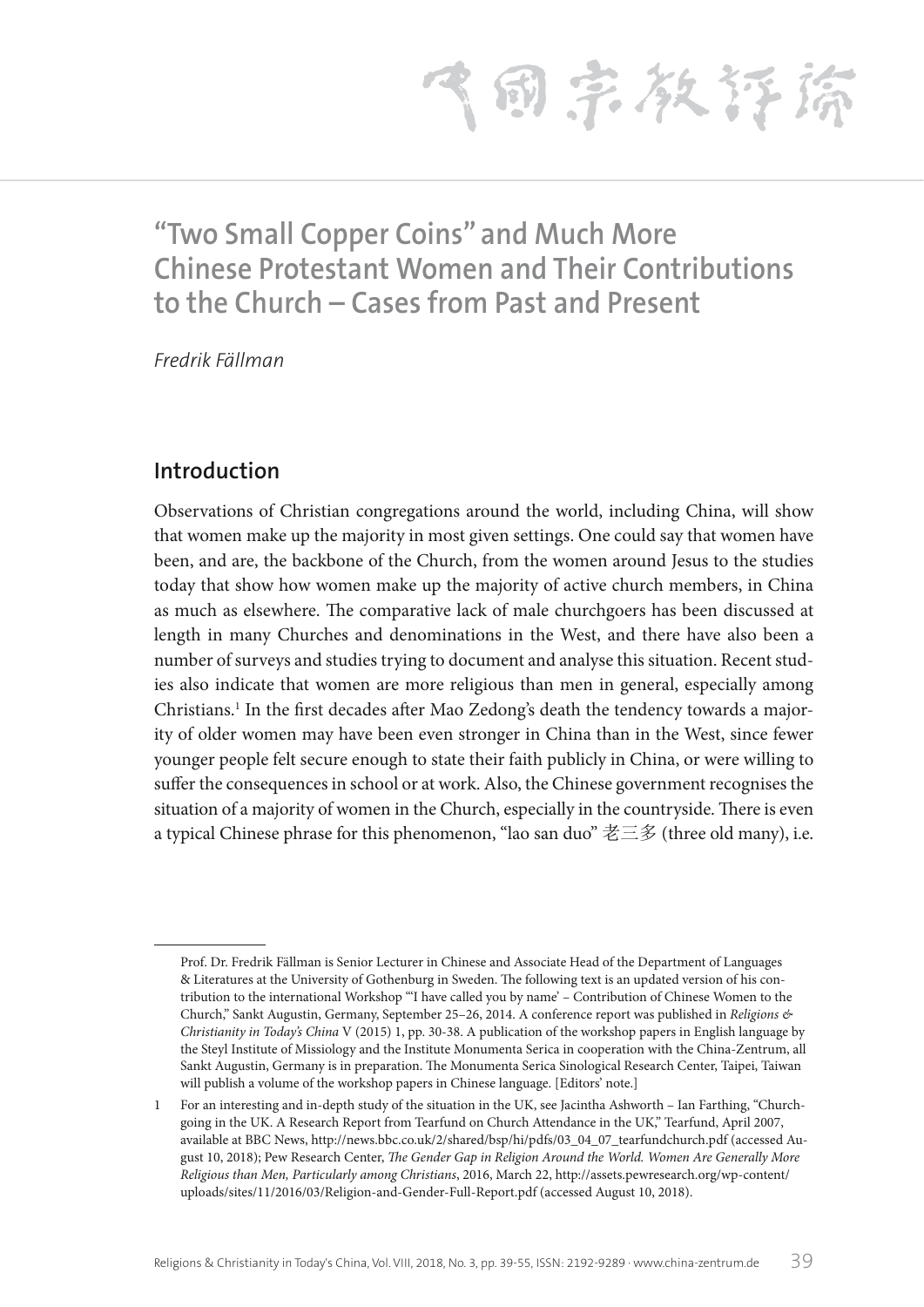"many women, many old, many with low cultural level [education]" (妇女多、老人多、文 化程度低者多).2

Research on religion in China in general and Christianity in particular has not taken gender issues particularly into account until fairly recently, and with regard to Christianity there has often been a more historical perspective, for example in the work of the American historian Jessie G. Lutz. Hong Kong theologian Kwok Pui-lan 郭佩蘭 has, among other things, pointed out the importance of including Chinese Christian women in the greater historical perspective of research on modern and contemporary China.<sup>3</sup> Another recent contributor to the study of women and religion in China is Kang Xiaofei, who has pointed to the importance of Christian schools and colleges in creating early generations of urban women receiving modern education. Many of these also became professionals and shared the values of the "New Culture" and "May Fourth" movements. Kang argues that these progressive women helped reshape the male dominated project of modernity, also within religious organisations, and may have played a more important role than is commonly recognised. Those Christian women pioneers also questioned complementarian doctrines then prevalent in the Church, i.e. that men and women have different roles to fulfil, thereby justifying the limitations of women in society and Church. Since the early 20th century such complementarian ideas have met increasing resistance in Churches around the World, but in contemporary China they are both actively contested and promoted by different groups.4

It can be a negative factor to be openly religious if you are a government employee in China, even if laws and regulations stipulate equal rights for all citizens. However, it is clear that younger generations are less inhibited by this situation and are more public with their faith. This goes for young intellectuals especially, exemplified by a number of high profile "intellectual congregations" in the larger cities of China. One factor in this is the gradually diminishing number of state employees, and the breakdown of the "iron bowl of rice." Pension, health and unemployment benefit systems are under construction, but are conditional and not general.

It is sometimes very hard to find traces of the impact of Chinese Christian women. One can sense them behind the stories of men in the Church, but as they have been "serving spirits," wives, widows, unmarried sisters and nurses, they were not in the forefront and are little mentioned in older texts and other material. The plight of women in China in general was much debated already in the 19th century, not least among Western missionaries working in China, and often images of gloom and darkness were spread. Chinese women were depicted as enslaved and enclosed in the family, and this can be traced in

<sup>2</sup> Jiang Yiping 姜一平 (ed.), "Bu pingfan zhi nian de zongjiao he zongjiao yanjiu" 不平凡之年的宗教和宗教研究, in: 中国网 China web portal, September 10, 2009, www.china.com.cn/culture/zhuanti/09zongjiao/2009-09/10/ content\_18497228\_6.htm (accessed June 20, 2018).

<sup>3</sup> Jessie G. Lutz (ed.), *Pioneer Chinese Christian Women: Gender, Christianity, and Social Mobility*, Bethlehem, PA: Lehigh University Press 2010; and Kwok Pui-lan, "Chinese Women and Protestant Christianity at the Turn of the Twentieth Century," in: Daniel H. Bays, *Christianity in China: From the Eighteenth Century to the Present*, Stanford: Stanford University Press 1996, pp. 194-208.

<sup>4</sup> Kang Xiaofei, "Women, Gender and Religion in Modern China, 1900s–1950s: An Introduction," in: *Nan nü* 19 (2017) 1, pp. 1-27. See also Jia Jinhua – Kang Xiaofei – Yao Ping, *Gendering Chinese Religion: Subject, Identity, and Body*, Albany: SUNY Press 2014.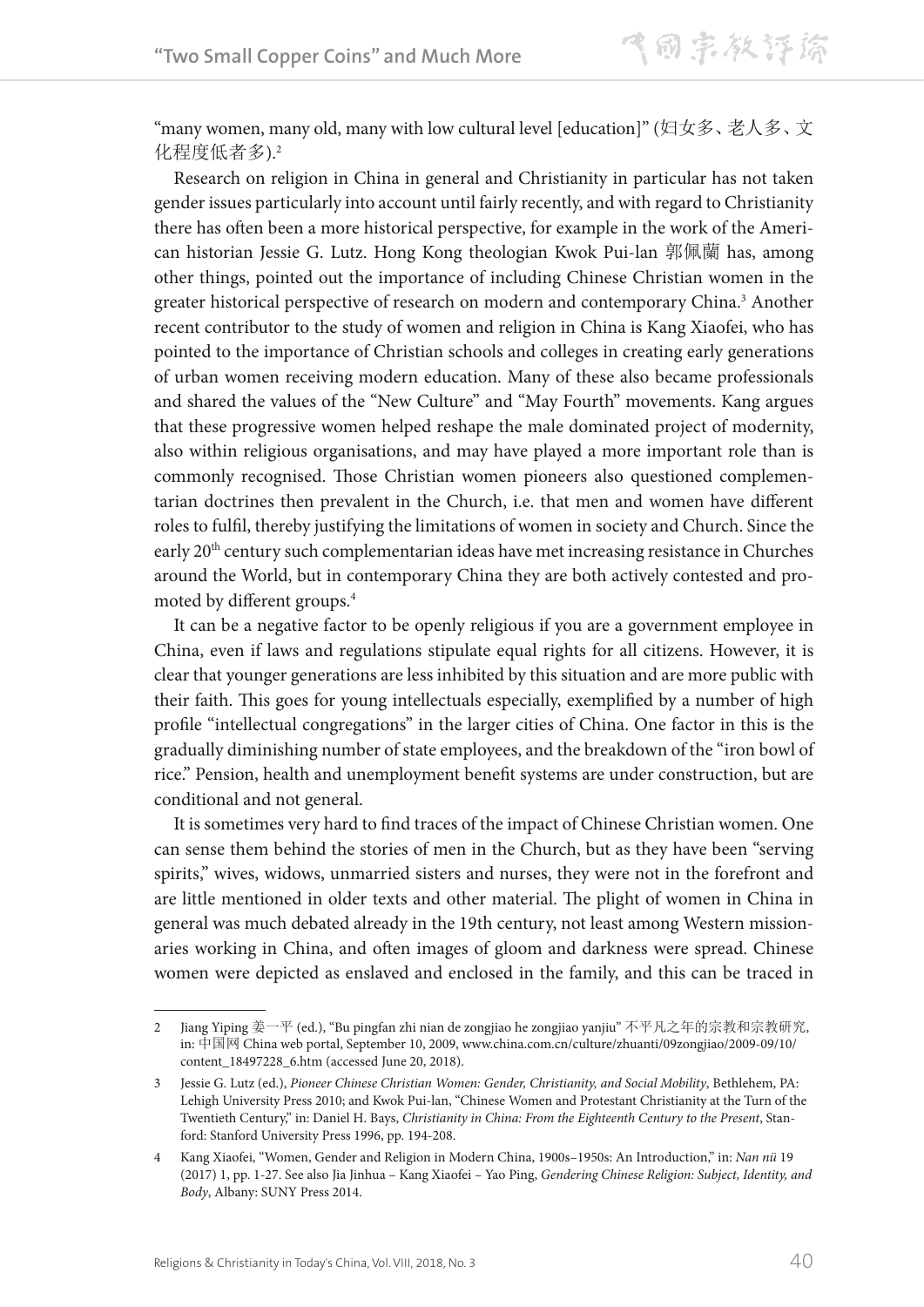book titles and texts from the previous century. One example is Swedish missionary Eva Sköld who in 1907 published a book called *The Land of Dark Shadows or Something about China and Its People*, implying a terrible situation for not only women, but "China and its people" in general. However, the actual content focuses to a great extent on the life of local women in Hubei. Much of these "dark" images were also true, as we know from other contemporary accounts and also later academic studies. Similar imagery was also used by early Chinese feminists like Qiu Jin 秋瑾 (1875–1907), who wrote that "China's women still remain in the dark and gloom, mired in the lowest of all the levels of hell's prisons" (我 的二万万女同胞, 还依然黑暗沉沦在十八层地狱). She also pointed out that women's misery is not necessarily visible but is still there as subordination and lack of economic and other freedoms.<sup>5</sup>

An interesting parallel, or possibly deliberate choice of the same imagery, is the story of Christiana Tsai (Cai Sujuan 蔡苏娟, 1890–1984), who grew up in a well-off Qing magistrate family with many children. After being sent to study in Beijing she became a Christian and later moved to the USA. As a rather young woman she fell seriously ill with malaria and was forced to spend literally decades of her life in a darkened room, often in bed. Despite this she kept her Christian faith alive, wrote and continued to evangelise from her "dark room." In 1953 she published a rather well-known book, translated into many languages, entitled *Queen of the Dark Chamber*. Her book title, and to some extent her whole life, can serve as an interesting and symbolic starting point for further discussion about the contributions of Protestant Chinese women. Christiana Tsai overcame the "darkness" in her mind and became a Christian, and then also overcame the physical darkness to become a missionary and inspirer to many, up until the late 20<sup>th</sup> century. In her mission and with her actions she also overcame traditional prejudice against women and their abilities.<sup>6</sup> Interestingly, Tsai in her book possibly inadvertently comments on the issue of women and names in her book, saying that "'Too Many' became my baby name." The Chinese edition gives this so-called "milk name" (*ruming* 乳名) as "Taiduo" (太多).7 Many rural Chinese women had no proper given name as adults, the "milk name" or other first name they had as children was no longer used when they reached adulthood, and this practice continued into the 20<sup>th</sup> century in some areas. Married women were usually called something like "Mrs. Wang nee Li" (王李氏), and if unmarried named in kinship or category terms related to age or position.<sup>8</sup>

A phrase from "The Lesson of the Widow" as told in Mark 12 and Luke 21 is part of the title for this paper, and the inspiration came from a small journal, started by primarily women teachers and pastors-to-be at Zhongnan Theological Seminary (Zhongnan shen-

<sup>5</sup> Qiu Jin, quoted in: Louise P. Edwards, *Gender, Politics, and Democracy: Women's Suffrage in China*, Stanford: Stanford University Press 2008, p. 62. Chinese original literally says "My 200 million compatriots still remain in the dark and gloom, mired in the prison of the eighteenth level of hell." The idea of "eighteen levels of hell" comes from popular religious tradition, mixed with elements of Daoism and Buddhism. Full original text at www. cnthinkers.com/thinkerweb/literature/23462.

<sup>6</sup> Christiana Tsai 蔡苏娟, *Queen of the Dark Chamber*, Chicago: Moody Publishers 1953 (Chinese language edition: *An shi zhi hou* 暗室之后, 1957).

<sup>7</sup> Tsai, "baby name," on page one of the first chapter both in the 1953 English edition and the 1957 Chinese edition.

<sup>8</sup> Rubie S. Watson, "The Named and the Nameless: Gender and Person in Chinese Society," in: *American Ethnologist* 13 (Nov. 1986) 4, , pp. 619-631.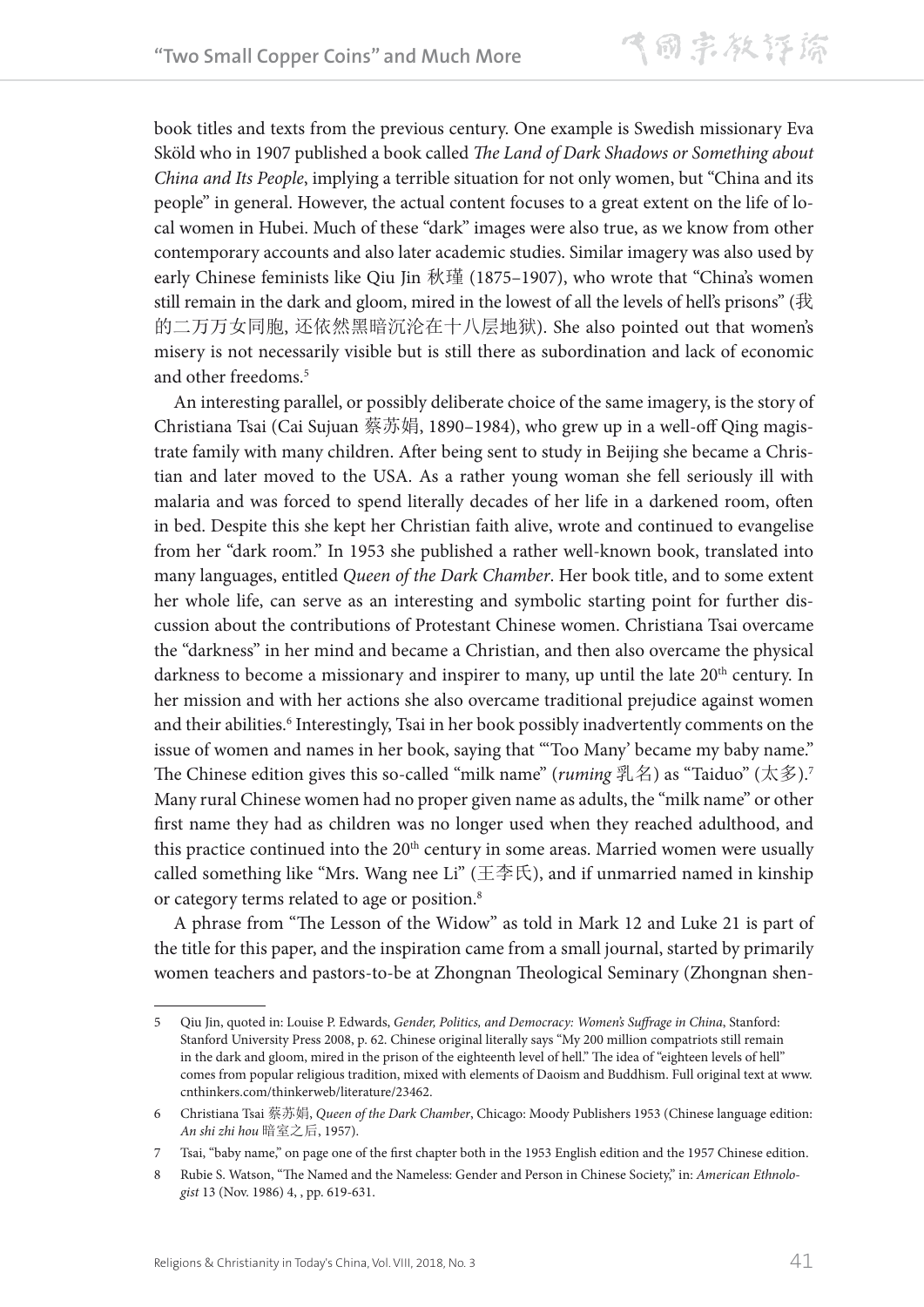xueyuan 中南神学院) in Wuhan in the early 1990s. This journal was called *Liang ge xiao qian* 两个小钱 (Two Small Coins), and was published by the student union at the seminary. I followed this journal (and the seminary) when I studied at Wuhan University in 1996, and I have maintained relations to the Zhongnan seminary and the Hubei Church since. It seems quite clear that the students starting the magazine mostly thought of the notion "my two pennies' worth" (or "my two cents"), as showing a humble attitude to what their writings might offer. However, the interpretation of the Bible text is broader than this.

Jesus saw the old widow among the many people in the temple, and noticed her gift. Possibly she had been going there all her life, giving as much as she could. No one had noticed her in the way Jesus did. However, Jesus' words were also directed towards the powerful religious leaders who tried to get more contributions also from widows and the poor, and who tried to make them believe that their gifts would give them religious benefits. In several ways this widow is a symbol for the plight and role of women in China and elsewhere. The widow was seen as a widow, not in her own right as a woman and an equal, but as someone previously married to a man. At the time, her role and social status was predefined by this fact. She was marginalised and not seen for who she really was and what she had really done and achieved in her own right. Added to Jesus' criticism against the religious leaders in the passage just before the "Lesson of the Widow," there is also the aspect of a predominantly male leadership of the religious community seeing women (widows) as "useful" only when it benefits themselves. There are such aspects also when looking at the role of women in the Church generally, and in China as discussed here.

The "Lesson of the Widow" may be a good theological starting point for discussing the role and contribution of Chinese Protestant women, but the text also gives ground for a sociological reflection. What voice did the widow have and what choices did she have? And in the greater perspective of Christian women in China, what agency did they have? There is no doubt about the subordinate role of women in many societies, regardless of religious conviction, but does it always mean lack of independent decisions and free choices? If so, did they not have any agency, or is it so that "women's agency has been concealed or overlooked, not diminished"?9 Such seems to be the case in the context of Christianity in China, where women have continually played important roles throughout history. While there might be a dialectic with factors such as structures, tradition and beliefs, there are many and clear examples of agency among Chinese Christian women despite their relatively subordinate roles in family and society. For this paper I have chosen four spheres or areas to discuss a few selected cases. Many other categories or distinctions could have been chosen instead, but these four relate to issues of agency, subordination and roles that all are relevant in discussing the contribution of Chinese Christian women to the Church. The four areas are "Patriotism and Gender Equality," "Caretakers," "Inspirers and Transmitters" and "Preachers and Educators," and several of these are also areas within which women commonly work. As Chloë Starr writes, Chinese Christian, educated women "went disproportionately into the caring professions and into teaching

<sup>9</sup> For more on women and agency see e.g. Diana Tietjens Meyers, *Gender in the Mirror: Cultural Imagery and Women's Agency, Studies in Feminist Philosophy*, Oxford: Oxford University Press 2002, quote from p. 2.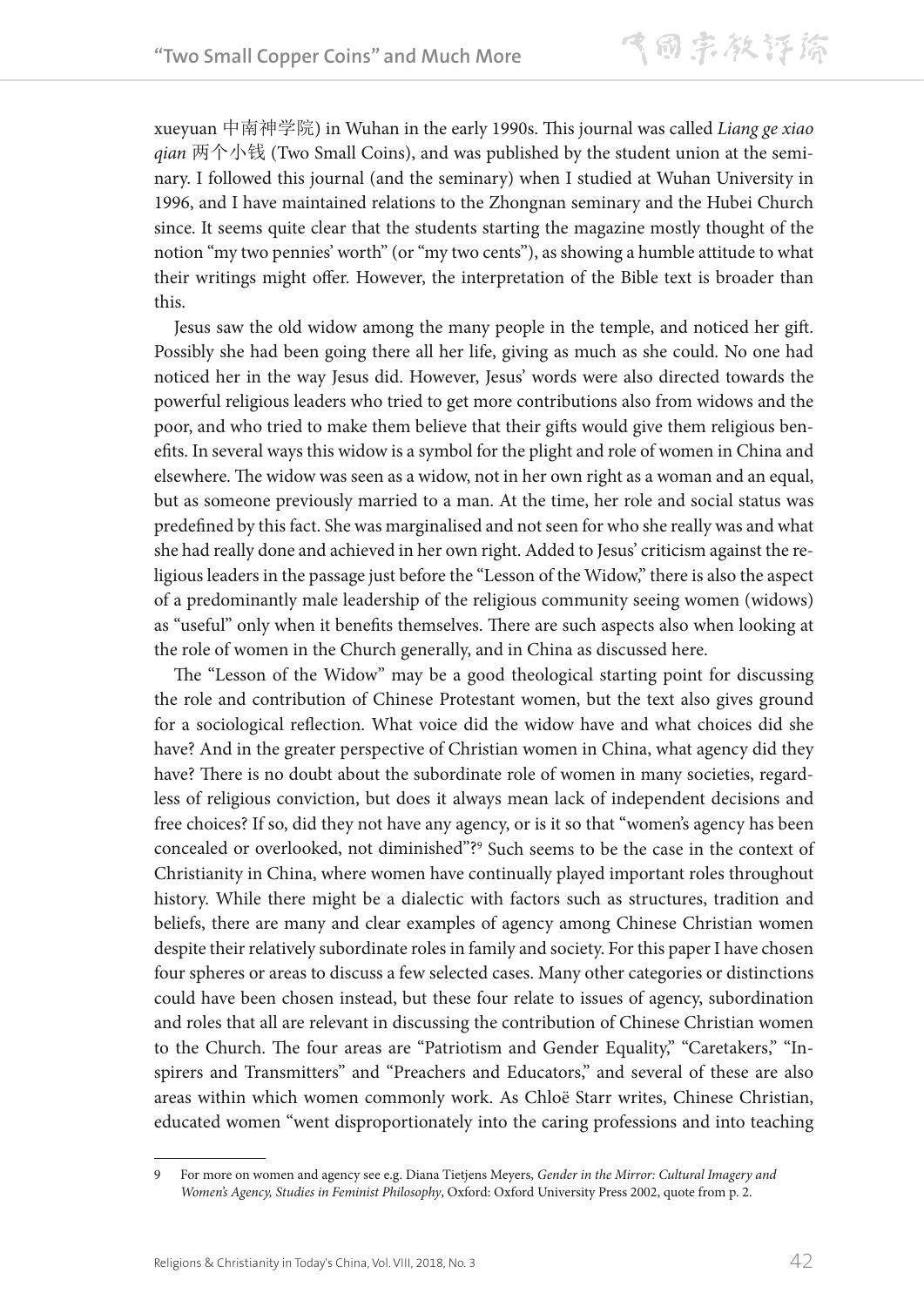and social work in China, just as elsewhere." However, there were also early critical voices against gender imbalance, such as Ruth Cheng (Cheng Guanyi 诚冠怡) of Yenching University (Yanjing dayue 燕京大学) who in 1922 argued that the issue of women and men and their places and roles in the Chinese Christian Church was an issue of "sharing with them the responsibility of service".<sup>10</sup>

## **"Patriotism" and Gender Equality**

After the establishment of the People's Republic of China (PRC) in 1949 the party-state has been using strong pro-emancipation rhetoric and there has been much progress at least on the surface. However, the party control, the institutionalised All China Women's Federation (Zhongguo quanguo funü lianhehui 中华全国妇女联合会; abbreviated: ACWF, Fulian 妇联),<sup>11</sup> and also the commercialisation of society have contributed to slow the development down. Commercial freedom has reduced other freedoms, and there is less space, or market, for serious debate and struggle. China is still a predominantly male-oriented society, even if women can have most kinds of jobs and have a greater economic freedom. Recent years have also seen the return of "concubines" or "second wives" (*er nai* 二奶, not formally married), sometimes even given a flat and financial support sufficient for not having to work. There is also the issue of *shengnü* 剩女, "leftover women," meaning welleducated women who are in their late 20s (and older) and still remain unmarried. Both the phenomenon as such and the term in itself are a problem, and even the ACWF has been using this derogatory term without much reflection. The term is hardly mentioned on official Protestant Church web pages or in the national Protestant magazine *Tianfeng* 天风, however, but must have been debated also among Christians.12

In the revolutionary jargon of the PRC "women hold up half the sky" 妇女能顶半边 天, a phrase commonly attributed to Mao Zedong. This expression found resonance also in the West, and many truly believed that the party-state, and even Mao Zedong himself, cared for the liberation of Chinese women, at least that the party had understood the importance of equality. The phrase as such may on one hand sound liberating, and as an expression of female capacity and agency. On the other hand, it is also a Confucian inspired idea about different gender roles in life and society. It is more like a "complementarian" view which has also been prevalent in many Christian denominations throughout history, however less pronounced in recent decades. "Complementarian" here means that men

<sup>10</sup> Chloë Starr, *Chinese Theology: Text and Context*, New Haven: Yale University Press 2016, pp. 53-54. Ruth Cheng's original quote from Ruth Cheng, "Women and the Church," in: *National Christian Conference: The Chinese Church as Revealed in the National Christian Conference Held in Shanghai, Tuesday, 2 May, to Thursday, 11 May 1922*, Shanghai Oriental Press 1922, pp. 240-242.

<sup>11</sup> The ACWF is one of many so-called "GONGOs" in the PRC, "Government Organised NGOs." Such organisations are formally independent, but are *de facto* completely dependent on the "guidance" and good will of the government and the Communist Party of China (CPC).

<sup>12</sup> For more on the *shengnü* issue see Leta Hong Fincher, *Leftover Women: The Resurgence of Gender Inequality in China*, New York: Zed Books 2014. A search was done in material available at the official Chinese Protestant website, www.ccctspm.org, and also through the official magazines *Tianfeng* 天风 and *Nanjing Theological Review* 金 陵神学志. Magazine search done through China Academic Journals Full-text Database (CNKI) at http://oversea. cnki.net/kns55/brief/result.aspx?dbPrefix=CJFD.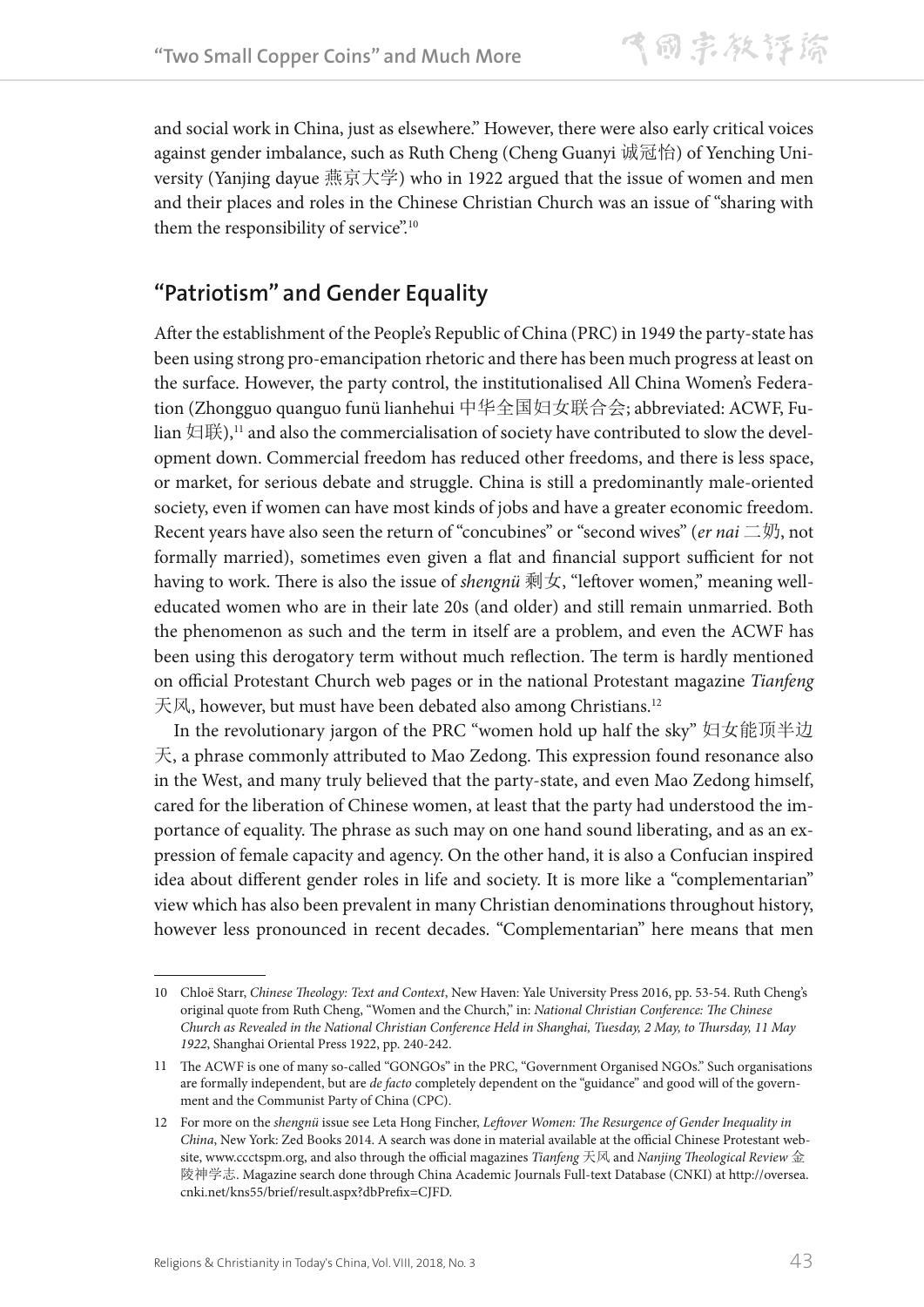and women have different roles, the boundaries of which should not be transgressed. One obvious example is the centuries long prohibition of women from ordination as ministers and priests, lifted within many Protestant denominations only very late in the 20<sup>th</sup> century or even the early 21<sup>st</sup> century. Many Churches and denominations have also implemented a number of rules for women's right to hold positions in Church hierarchies or to vote in Church congregations, not to mention rules for women's appearance and clothing, well into the 20<sup>th</sup> century.

While such teachings were prevalent also in China before 1949, the formal policies of gender equality have largely prohibited them in the PRC. However, with the current trend of "New Calvinism" among intellectual Christians in China, complementarian views are coming back, however on a small scale. In the USA "New Calvinists" are sometimes "evangelicals" that have (re)discovered Puritan and Calvinist teachings. Among Christian intellectuals in China "New Calvinism" is possibly a choice of freedom and resistance, with a form that gives clear answers in a confusing and immoral post-modern society. Their complementarian ideas may mean among other things that women should aim to cover their heads, that they cannot be ordained and that they should primarily care for the family. The well-known intellectual, unregistered congregation Shouwang jiaohui 守望教会 in Beijing has adopted a "Calvinist" and complementarian stance, and does not allow for the ordination of women. There are also women who accept these views, even if coming from a different background, as an article by the pen name Shuangyan 双燕 from 2009 shows. Shuangyan describes how she always struggled with the concepts of "authority" (*quanbing* 权柄) and "submission" (*shunfu* 顺服) in her previous 14 years as a preacher and ordained pastor. Her article does have elements of doubt and describes the difficulty of interpreting these concepts, but concludes that she has now found peace in submission to God's authority, and apparently also to the authority of male leaders in Shouwang congregation.<sup>13</sup>

The framework of so-called "patriotic" religious organisations in China has added political factors that go beyond gender issues, and it is sometimes difficult to determine what factor holds the upper hand in a specific case. However, it is most likely that the "patriotic" structures of the Chinese Church have allowed a certain space for women. One may draw parallels to the developments in state church societies such as Sweden, Denmark and Norway, where the government has to some extent influenced the decisions to ordain women. It should be noted, however, that besides government proposals there was a parallel process of accepting women's ordination in the Churches in the Nordic countries in the 1950–1960s, and since the 1980s only a very small minority has opposed this decision.<sup>14</sup>

<sup>13</sup> Shuangyan 双燕, "Jidutu nüxing jiazhi de xunzhao" 基督徒女性价值的寻找, in: *Xinghua* 杏花 2009, No. 4, pp. 39-45 (https://t3.shwchurch.org/2012/09/25/基督徒女性价值的找寻/); for more on the "New Calvinist" phenomenon see Fredrik Fällman, "Calvin, Culture and Christ? Developments of Faith among Chinese Intellectuals," in: Francis Lim Khek Gee (ed.), *Christianity in Contemporary China: Socio-cultural Perspectives*, Routledge 2013, pp. 153-168, and Alexander Chow, "Calvinist Public Theology in Urban China Today," in: *International Journal of Public Theology*, 8 (May 2014) 2, pp. 158-175.

<sup>14</sup> Already in 1923 a government commission proposed to allow women ministers in the Church of Sweden, and several proposals were also put forward in the national Church Assembly during the 1950s, before the final decision in 1958.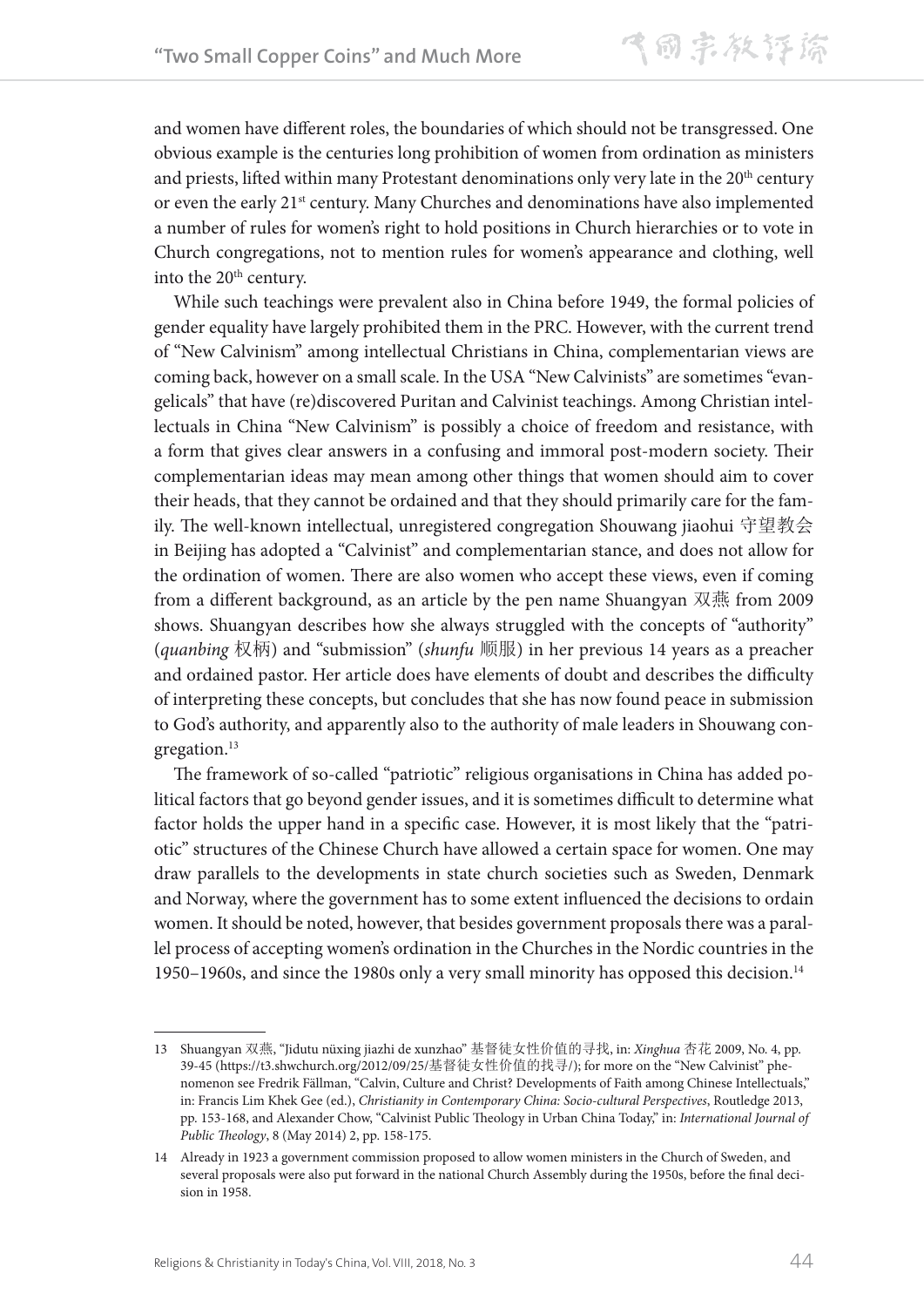气同宗教评除

The lack of open debate on women's ordination is likely an outcome of the controlled environment of the "patriotic" religious framework in China. Since the 1950s there has been a tug-of-war between the registered Three-Self Patriotic Movement (TSPM), since 1980 also the China Christian Council (CCC), and the many unregistered congregations and networks that exist in China. The TSPM/CCC national leadership have often been questioned by the unregistered, sometimes also within their own movement, and very often by Western Churches and mission organisations. There is a legitimate concern that TSPM/CCC leaders come too close to the party-state, which may be corrupting. I would still like to take an example of the contribution of a woman in this environment, and that is Rev. Cao Shengjie 曹圣洁 (b. 1931). She was the first national woman church leader ever in China, and one among still rather few in the World. She was the CCC chairperson 2002–2007, but was seen as a rather controversial figure at least in the West, and was criticised for her political tendencies. Supposedly she was even called "Old Marxist-Leninist Lady" (Ma-Lie lao taitai 马列老太太) by some TSPM colleagues. However, this expression is not directed specifically against Cao Shengjie, but is used against anyone who has worked for a long time in the party-state system and has been stuck in the rhetoric and with the viewpoints that the system has fed them for years. It is often used in the plural, and not for individuals.15 Despite this, in her role as church leader Rev. Cao was still a sign for the possibility of women, that there was no difference in principle between men and women. For the great majority of Chinese women believers, she may be just a name, and not someone to relate to, but symbolically and on a worldwide scale her role as church leader is still important. Regardless of her affinity with the party-state, and whatever decisions she may have taken in her official roles, the mere fact that the largest organised Chinese Church has had a woman chairperson is a strong statement. For those critical of TSPM/CCC the appointment of a woman, especially Rev. Cao, may have been quite the contrary, merely another example of how corrupt and non-Biblical the TSPM/CCC is in naming a woman to such a position. Notably, I have not been able to find any published statements with such criticism, even if many have criticised Rev. Cao, if not for being a woman in power then more for her party-state affiliation.

Rev. Cao has also published a number of articles on the issue of women in the Church, and she was a delegate to the UN Fourth World Conference on Women in Beijing in 1995. At this conference Rev. Cao discussed how Christian women could contribute to the fields of education and development. Interestingly, in her paper she also mentioned the issue of male Chinese pastors adhering to "male chauvinism" (*dananzizhuyi* 大男子主义) and hindering women from being ordained. She also mentioned those who bar already ordained women from working and administering the sacraments on the grounds that it is not biblical. Rev. Cao even mentioned women being influenced to renounce their ordina-

<sup>15</sup> David Aikman mentions this epithet for Rev. Cao, quoting unnamed TSPM officials who supposedly called her this. See David Aikman, *Jesus in Beijing*, Washington: Regnery 2003, p. 174. Aikman seems to believe it was aimed specifically towards Rev. Cao, but considering its use and meaning there is good reason to doubt that.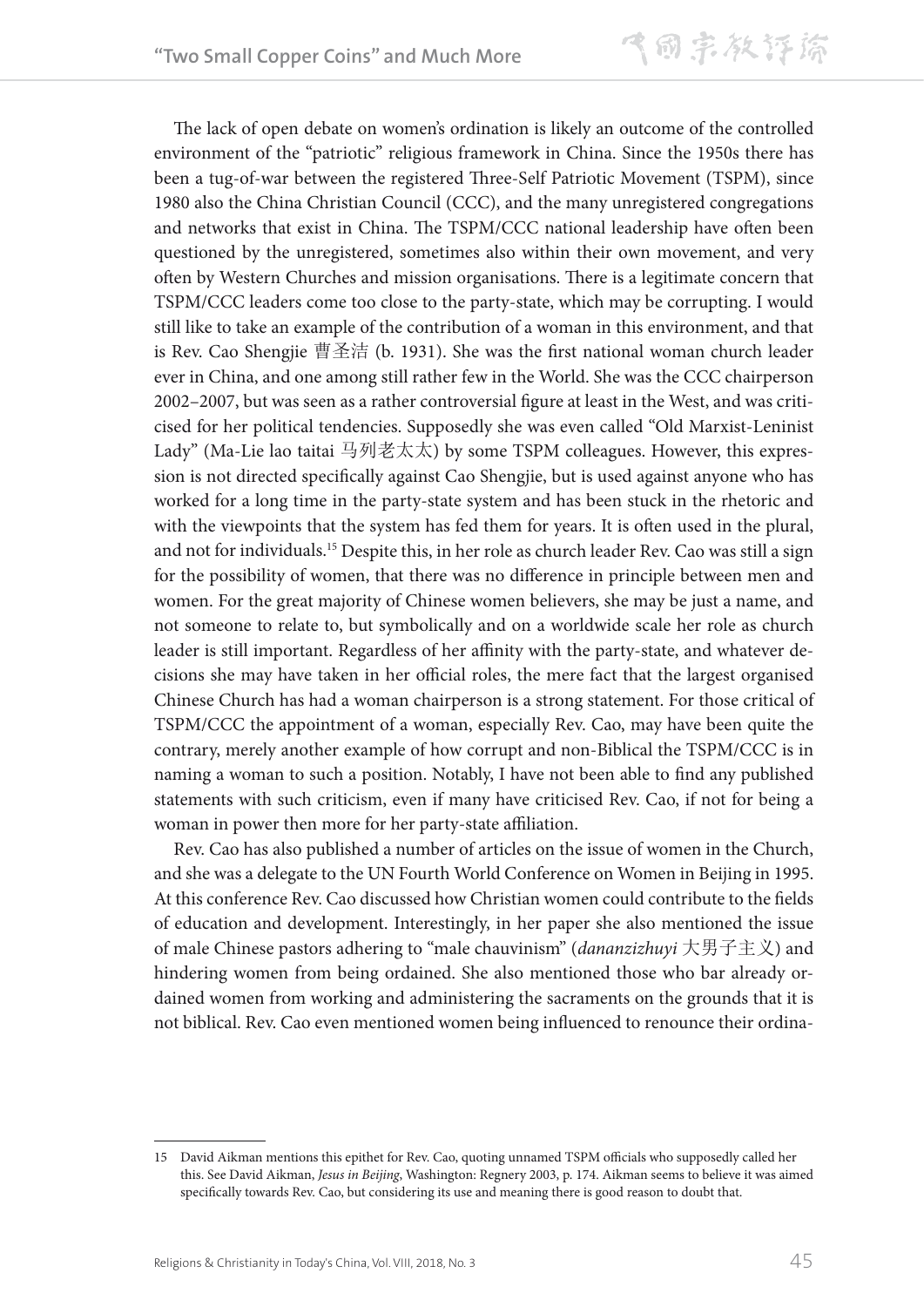tion on the same grounds, an interesting TSPM/CCC parallel to the case of "Shuangyan" as mentioned above.16

The public debate on women's ordination and women church leaders has been rather limited in China, at least compared to some Western countries where ordination issues in some cases have led to the formation of breakaway organisations, *de facto* denominations.17 There are indications here and there that the issue exists, like for example Rev. Cao's articles, but letters to the official national Christian magazine *Tianfeng* also show that the issue is alive among ordinary believers. One male believer from Shanxi writes in 2007 asking:

*Now there are so many women pastors and elders, can they administer the Eucharist and ordain pastors and elders? Some people say that women cannot do this, and others do not accept that women baptize them. Please explain.*

现在的女牡师、女长老很多,她们能主持圣餐礼、参与按立牡师、长老 的仪式吗*?* 有人说女人不能主持*,* 有人不接受女长老给他施洗*,* 请解答*.*

The answer takes its main point from Galatians 3:28 and argues that God made men and women equal, and that God acts in the sacraments, not the person administering them. Therefore, men and women pastors are equally valid as God's servants. The answer also strongly cautions against such "wrong teachings" (*cuowu de jiaodao* 错误的教导), leading people to question the validity of women pastors and their actions.<sup>18</sup>

Besides Rev. Cao, there are of course many more examples, and in another section below I mention Rev. Liu Nianfen 刘年芬 (1920–2002), regional YWCA leader, seminary president and vice chairperson of national TSPM. These women stand for a different kind of contribution as women in the Chinese Church, outwardly close to the official party line, and upholding the "patriotic" line on most issues. Nevertheless, their positions of power and authority have shown that women can do the same as men, and for many they may have served as guiding stars to show the possibilities of women. The TSPM/CCC is actually far ahead of the Chinese party-state system, which still has a long way to go, as only one out of 25 persons in the Communist Party of China (CPC) politburo is currently a woman, and two out of 34 in the State Council.19

<sup>16</sup> Cao Shengjie 曹圣洁, "Zhongguo jidujiao funü zai jiaoyu yu fazhan zhong de zuoyong – zai Lianheguo di si ci funü dahui NGO luntan shang de fayan" 中国基督教妇女在教育与发展中的作用—在联合国第四次妇女大会 NGO论坛上的发言, in: *Zhongguo zongjiao* 中国宗教, 1995, No. 3, pp. 30-32.

<sup>17</sup> One example is the Mission Province (Missionsprovinsen) in Sweden, formed by ministers from the Church of Sweden that protest against women ordination, the official stance on homosexuality and some other issues. Consequently, the Church of Sweden has since 2005 defrocked those ministers assuming positions in the Mission Province, some also being ordained as bishops. See further Carola Nordbäck, "Tio år med Missionsprovinsen" (Ten Years with the Mission Province), in: *Svensk kyrkotidning*, 2013, No. 25, pp. 517-522.

<sup>18</sup> Bai Tianmin 白天民 (question) and Jin Wei 金微 (answer), "Nü mushi, nü zhanglao keyi zhuchi shengli ma?" 女 牧师、女长老可以主持圣礼吗?, in: *Tianfeng* 天风 2007, No. 4, p. 24.

<sup>19</sup> Shui Jingjun 水镜君, "In Search of Sacred Women's Organizations," in: Hsiung Ping-Chun – Maria Jaschok – Cecilia Milwertz – Red Chan (eds.), *Chinese Women organizing: Cadres, Feminists, Muslims, Queers*, Oxford: Berg 2001, pp. 101-118; Guowuyuan 国务院, The Central People's Government of the PRC online, www.gov.cn/ guowuyuan (accessed August 10, 2018; and "Di shijiu jie Zhonggong zhongyang zuzhi jiegou tu" 第十九届中 共中央组织结构图, in: CPC News online, http://cpc.people.com.cn/GB/64162/414940/index.html (accessed August 10, 2018).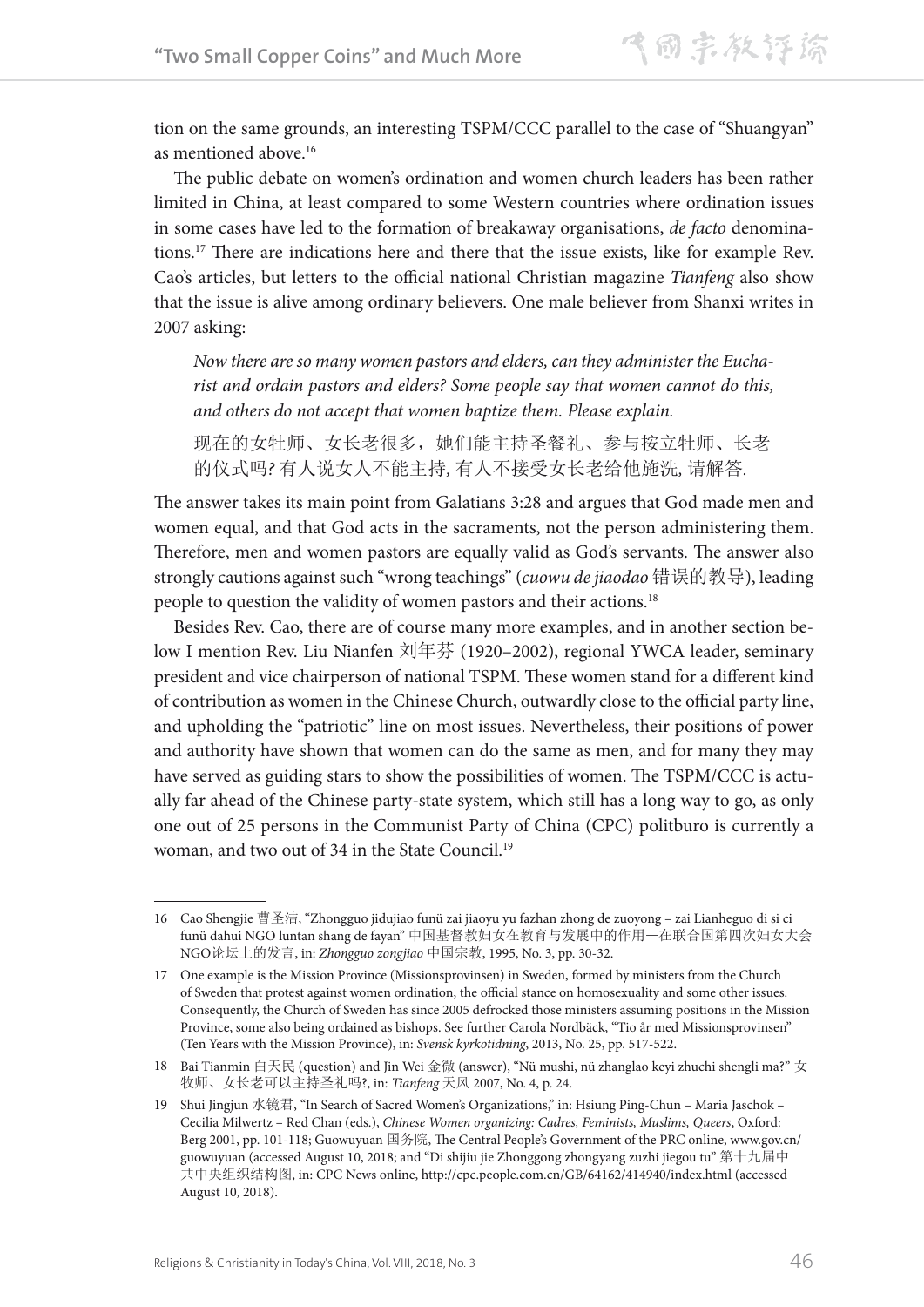While the promotion of women as church leaders after 1949 may be at least partially attributed to the political situation and formal agenda of equality, limited in reality, there are also examples from before 1949. One special example is Rev. Florence Li Tim-Oi 李添嬡, the first Anglican women priest in the world, ordained by Bishop Hall of Victoria (Hong Kong) in 1944. Her ordination took place during World War II and in a situation where the Bishop saw her ordination as a solution to the need of several congregations under pressure. He had also seen the good parish work of Li Tim-Oi as a deacon during several years, and wrote the following to a friend in England just after her ordination:

*For four years she has been in sole charge of a congregation, and both spiritually and practically she has been a most successful pastor, both to men and women. …*  [*she is a*] *competent, sensible, quiet parish priest.*<sup>20</sup>

While Bishop Hall's comment is very appreciative, it emphasizes Rev. Li's sensitivity and quietness, which may have been interpreted by some that she would not be much noticed but still do good work, despite being a woman. However, competence, sensitivity, and sometimes also quietness are qualities well fit for a parish priest, man or woman, and Bishop Hall's intentions were quite certainly not in the direction of diminishing Rev. Li. He was also formally criticized for the ordination.

After World War II Li Tim-Oi chose to renounce her licence, however not her ordination and she was later formally recognized as a priest again in the 1970s. Seen in retrospect, her case must have had an impact on the ordination of women in China overall and prepared the way for such decisions in other denominations, and also after 1949. The Anglican Communion worldwide celebrated the 70th anniversary of her ordination in January 2014.<sup>21</sup> With the ordination of Li Tim-Oi, the Chinese Protestant Church was far ahead of most Churches in the West, but it is interesting that the ordaining bishop was a Westerner, Bishop Hall. The Anglican Communion at large decided to allow women ministers only in 1974, and 2014 was the 20<sup>th</sup> anniversary of women priests in the Church of England. That same year, 2014, the Church of England decided to allow women bishops.

In a more recent development, China has turned out to be one of few places where Seventh Day Adventists ordain women. As in other denominations the Adventists in the West have been debating this issue for decades, while in China the first ordinations took place already in the 1980s. This is due to the special situation in China with the Adventists existing under the umbrella of the TSPM/CCC, but also the need for Christian leaders with the rapidly expanding Church in China. Women are needed as teachers, preachers, pastors, evangelists and in all other roles, as the Church struggles to cope with the situation. International Adventist leaders have apparently accepted this situation, and according to pub-

<sup>20</sup> Letter from Bishop Hall to friends in England, January 27, 1944, quoted in the booklet for the memorial Eucharist in St. Martin-in-the-fields, London, January 25, 2014, available at the Li Tim-Oi Foundation website "It Takes One Woman," http://www.ittakesonewoman.org/docs/oosbooklet25114.pdf (accessed August 20, 2014).

<sup>21</sup> "Anglicans Mark 70 Years since Ordination of First Woman Priest," in: Anglican Communion News Service, www. anglicannews.org/news/2014/01/anglicans-mark-70-years-since-ordination-of-first-woman-priest.aspx (accessed August 10, 2018); Florence Li Tim-Oi, *Raindrops of My Life: The Memoir of Florence Tim Oi Li*, Toronto: Anglican Book Centre 1996; and Edmund B. Der, "Florence Tim Oi Li: Pioneer & Mentor of the Women Priests' Movement," in: The Anglican Church of Canada online, www.anglican.ca/faith/worship/resources/li-tim-oi/li-tim-oider/ (accessed September 5, 2014).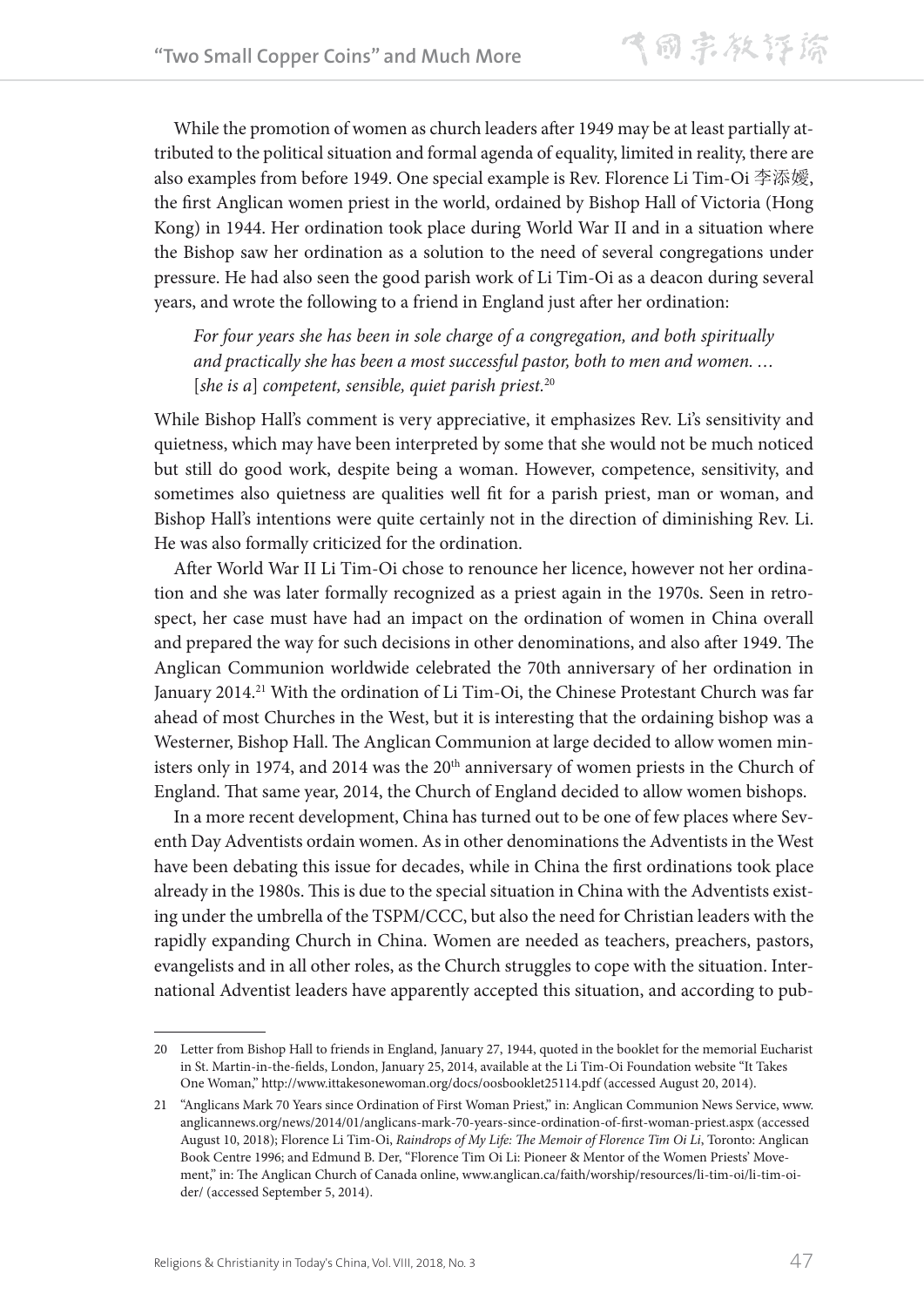licly available reports and articles it seems that it is well tolerated and that the pragmatic Chinese understanding and action in this respect is successful. This is yet another example of where China is ahead of the rest of the world with regard to the role of women in the Church, and where Chinese Christian women contribute beyond their own borders.<sup>22</sup>

## **Caretakers**

Becoming a nurse, a midwife or a teacher was often the only way for a woman who wanted to leave her stay-at-home life in the late 19th and early 20th centuries, in the West as well as in China. For Western women mission was also an option. In mission history medical work plays a very important role, and the various missions to China are no exception. There are also a few more well-known Chinese Christian women doctors and nurses who have left a lasting legacy. Among the most well-known is Shi Meiyu 石美玉 (Mary Stone, 1873–1954), among the first Chinese women to receive Western medical training. She was trained together with Kang Cheng 康成 (Ida Kahn, 1873–1931) at the University of Michigan, and they both returned to China as medical doctors in 1896. They were both also active as missionaries, especially Shi who became a leading Methodist preacher. Interestingly their legacy extends not only throughout China, but on an international level. In 1914, Levi Barbour, a Regent of the University of Michigan, met Kang and Shi while travelling in China, and was so impressed that he started to plan for a scholarship for Asian women after coming back to the USA. The first Barbour Scholars arrived in the USA in 1918, and scholarships have since been awarded not only in medicine and science, but also in political science and sociology. Originally known as The Barbour Scholarships for Oriental Women, they are now called the Rackham Barbour Scholarships for Asian Women.<sup>23</sup>

Both Kang Cheng (Kahn) and Shi Meiyu (Stone) were supported and promoted, Kang even adopted and educated by American missionary Gertrude Howe of the Woman's Foreign Mission Society, affiliated with the Methodist Episcopal Church in the USA. Howe's close relationship especially with Kang has been questioned as "cultural imperialism," and that Kang was almost turned into an American. Howe as an unmarried woman missionary in China, and her cultural training and promotion of Kang and Shi caused tensions in a missionary community that while preaching equality still was very male dominated.<sup>24</sup> Another more recent example of a Chinese Christian woman medical expert is Dr. Lin Qiaozhi 林巧稚 (Lim Kha T'i, 1901–1983). She was the leading gynaecologist at Peking Union Medical College Hospital from the late 1940s till her death. She was also a dedicated Christian who did not refrain from expressing her faith even during the harsh climate for religion under Mao Zedong. Dr. Lin befriended premier Zhou Enlai, which may explain

<sup>22</sup> "Women Serving as Ordained Ministers in the Adventist Church in China," in: Advent Life, http://adventlife. wordpress.com/2012/06/26/women-serving-as-ordained-ministers-in-the-adventist-church-in-china-by-atnews-team (accessed August 24, 2014).

<sup>23</sup> "'A Cosmopolitan Tradition': Barbour Scholarships," Bentley Historical Library, University of Michigan, http:// bentley.umich.edu/exhibits/cosmo/barbour.php (accessed August 22, 2014).

<sup>24</sup> Barbara Reeves-Ellington – Kathryn Kish Sklar – Connie A. Shemo (eds.), *Competing Kingdoms: Women, Mission, Nation, and the American Protestant Empire, 1812–1960*, Duke University Press 2010.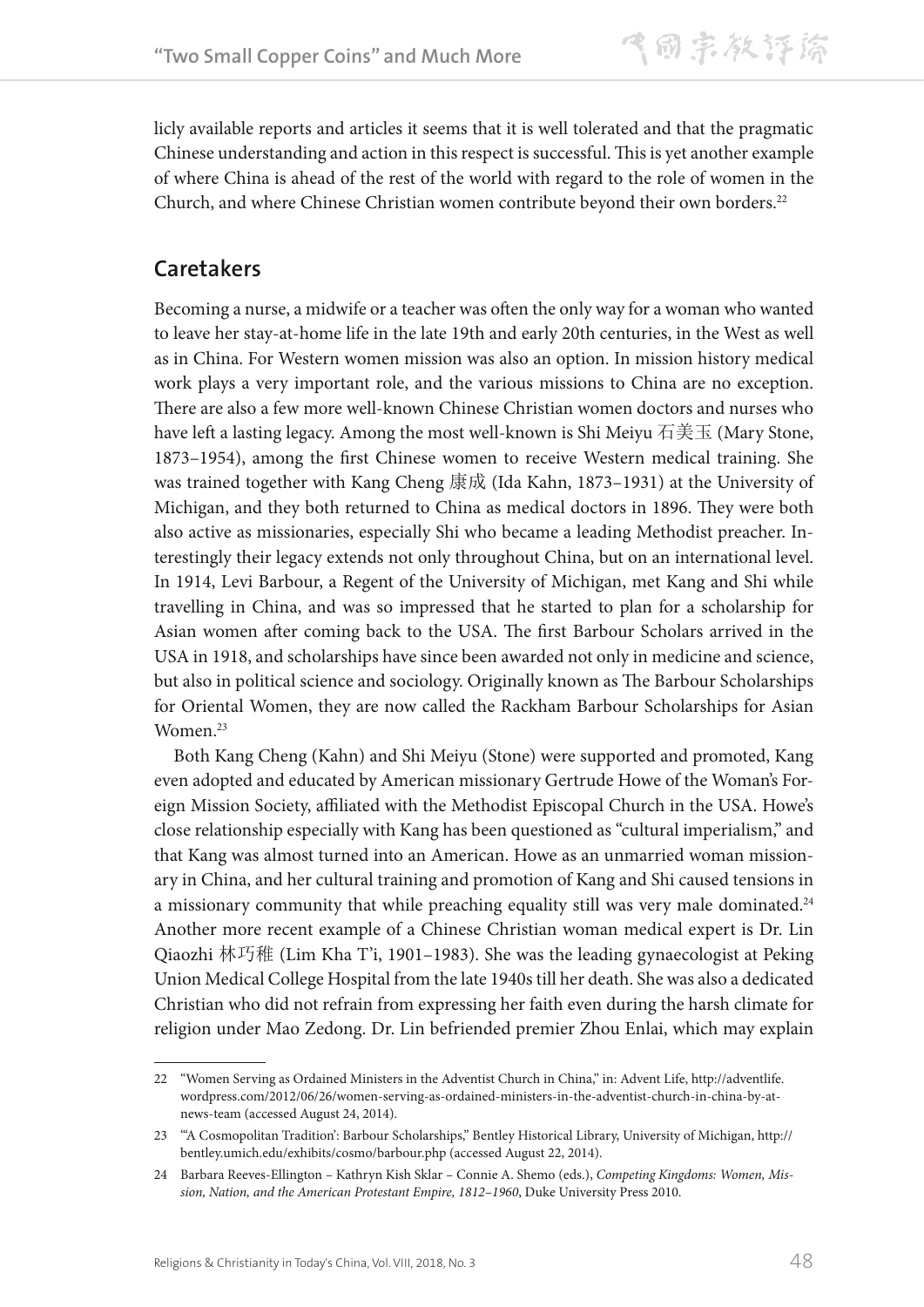why she was protected to a certain extent. After her death Lin was commemorated with a stamp in 1990, a TV film ("Endless Love" [Da ai ru tian 大爱如天], by CCTV) in 2007, several biographies and even a bronze statue at the China Women and Children Museum (Zhongguo funü ertong bowuguan 中国妇女儿童博物馆) in Beijing.25

An interesting case of a woman's contribution in the caring field that I discovered more or less by chance is Liu Baozhen 刘葆真 (1900–1984). Her case shows how difficult it can be to find and become aware of women's contributions to Church and society in China. She is much less known than her famous husband, Dr. Li Xingjie 李星阶 (Edmund Li, 1896–1989). However, she helped her husband to build up the renowned Kangsheng Hospital (Kangsheng yiyuan 康生医院) in Shashi 沙市, Hubei province (now part of Jingzhou Municipality 荆州市). Kangsheng Hospital was a privately operated hospital founded in 1930, supported financially by the Mission Covenant Church of Sweden (MCCS, Ruidian xingdaohui 瑞典行道会), but merged in 1956 to form the current No. 3 Jingzhou People's Hospital (Jingzhou shi di san renmin yiyuan 荆州市第三人民医院).<sup>26</sup> All material about this hospital that I have seen, in Chinese and in Swedish, only mentions the founder Dr. Li Xingjie, not his wife Liu Baozhen. Li Xingjie's father, Li Pinsan 李品三, was a famous evangelist, and Li Xingjie's two brothers Li Qiongjie 李琼阶 and Li Yabo 李亚伯 were both well-known pastors, and perhaps there was no space left for his wife to be seen or heard. Dr. Li also became a church leader and board member in Hubei during the 1930s and 1940s.

Liu Baozhen's medical specialty was obstetrics, and curiously the Kangsheng Hospital is mentioned in some recollections and historical notes as especially strong in this field, however without mentioning her name.<sup>27</sup> Through her dedication and perseverance, along with a passion for care and a passion for faith, Dr. Liu Baozhen apparently made great contributions to the reputation of the hospital. The current medical authorities in Jingzhou proudly tell the legacy of Kangsheng hospital, and they mention the Swedish missionaries, Dr. Li Xingjie's advanced medical studies, and also Dr. Li's work after 1949 when the hospital was nationalised. Several articles about Dr. Li Xingjie as well as some files in the MCCS archives in Sweden only mention Dr. Liu Baozhen as Dr. Li Xingjie's wife, not even mentioning her name. However, in private collections I have found memorials from Li's and Liu's children after the passing away of their parents. One Swedish missionary recollection claims that Liu Baozhen was merely a nurse, but her children titled her "doctor"

<sup>25</sup> Guowei Wright, "Lin Qiaozhi – the Steady Pulse of a Quiet Faith," in: Carol Lee Hamrin – Stacy Bieler (eds.), *Salt and Light: Lives of Faith That Shaped Modern China*, Eugene, OR: Wipf and Stock 2009; Ren Wanxia 任万 霞, "Lin Qiaozhi: Yisheng de yi ban shi tianshi" 林巧稚: 医生的一半是天使 (Lin Qiaozhi: Half of the Doctor is an Angel), in: Sina Finance Online, http://finance.sina.com.cn/roll/20140329/024518651652.shtml; and "China Marks 100th Birthday of Chinese Gynecological Pioneer," in: *People's Daily* English online edition, December 22, 2001, http://english.people.com.cn/200112/22/eng20011222\_87258.shtml. The stamp can be seen at www. christiantimes.cn/assets/cache/widen\_700\_watermark/assets/media/post/201304/10602/2013042314351439.jpg, and the film is accessible at http://v.cdstm.cn/video.php?vid=2939 (all accessed August 10, 2018).

<sup>26</sup> Jingzhou shi di san renmin yiyuan 荆州市第三人民医院 (No. 3 Jingzhou People's Hospital), official web page, www.jz3y.com (accessed August 24, 2014).

<sup>27</sup> "Hbjzslscg 的博客," Hubei Jingzhou minjian shiliaoguan 湖北荆州民间史料官 (Hubei Jingzhou Popular History Data Office), http://hbjzslscg.blog.163.com/blog/static/5376699220089165118465 (accessed August 18, 2014) (This page is now closed but partially archived at https://web.archive.org/web/20170915000000\*/http://hbjzslscg. blog.163.com).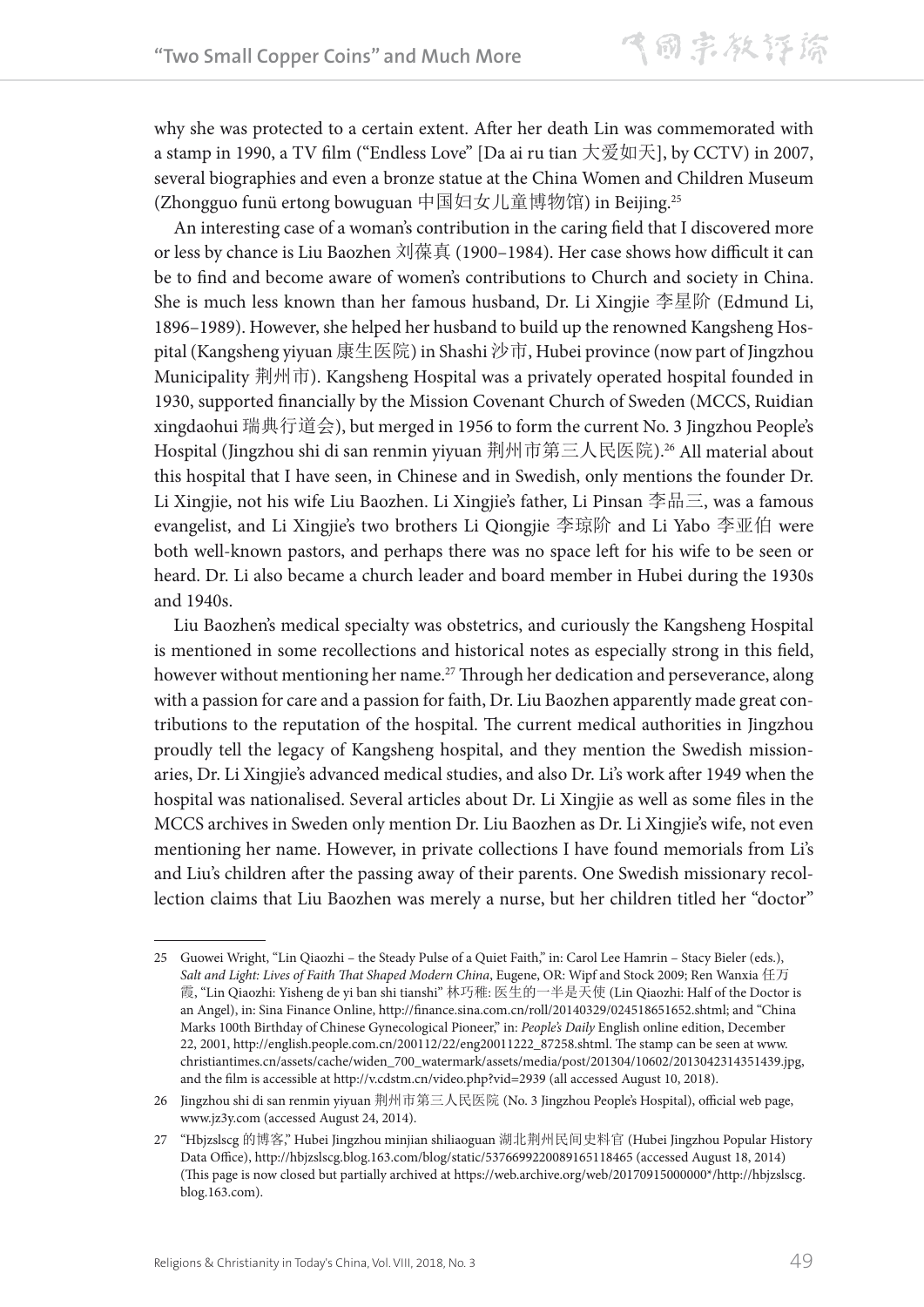in their memorial at her funeral in 1984. Only one local Jingzhou article that I have found includes Liu Baozhen among the "qualified doctors in all specialties" (各科医生具备) at the Kangsheng hospital, her having graduated from "a famous medical school" (出自著名 医校). Liu's husband Li Xingjie studied at the Datong Medical School in Wuhan, affiliated with Renji Hospital (Renji yiyuan 仁济医院), now the Union Hospital of Tongji Medical College, Huazhong University of Science and Technology. It is not yet clear where Liu Baozhen studied.28

Liu Baozhen worked at the Kangsheng Hospital from 1924 to 1965, when she retired for health reasons. She is only one of many examples of the women who in their daily lives and in their contemporary time are taken for granted, at best honoured and seen as natural authorities, but after retirement and later pass slowly into oblivion. Dr. Liu served and focused on her work, on practicalities, while her more well-known husband became a church board member and was promoted as a medical authority who is still spoken of. This reminds us again that "women's agency has been concealed or overlooked, not diminished" (Diana Tietjens Meyers).<sup>29</sup>

In their recollections of their parents, Dr. Li's and Dr. Liu's children specifically mention their mother's Christian devotion, how she always wore a cross around her neck, while at work or at home, in health and sickness. According to her children, her dedication went far beyond the responsibility of an ordinary doctor, and she would give reduced fees or even free care for people with special needs. She is an interesting example of a Chinese Christian woman making an important contribution locally, but being taken for granted and later forgotten. Reading further between the lines in historical material may reveal more of her story, and contribute to local Christian history.

Besides these more or less famous names, there are many Christian women who have served as nurses, nursing assistants and home carers, as well as medical doctors, and who may have contributed as much as their male counterparts but were never seen. Such contributions rarely catch the attention of academia, but recently Professor Yu Jianrong 于 建嵘, well-known scholar of Chinese rural society at the Chinese Academy of Social Sciences (CASS, Zhongguo shehui kexueyuan 中国社会科学院) in Beijing, has made some interesting comments in this respect. He has argued that today Christian women in the Chinese countryside often achieve respect and understanding in the long run through their unceasing "good work," caring for elderly and sick, breaking (others') bad habits such as smoking and drinking, keeping the household and so on. They also often endure hardships from relatives, sometimes with non-Christian husbands beating them and scolding them for their Christian convictions. The mere fact that Yu Jianrong mentions Christian women in rural China in one of his articles is a step forward. His observations show that

<sup>28</sup> Feng Yiran 冯毅然, "Youlian yaofang yu Kangsheng yiyuan" 友联药房与康生医院 (Youlian Pharmacy and Kangsheng Hospital), Jingzhou jiyi 荆州记忆 (Jingzhou Memories), Tencent, March 19, 2018, https://new. qq.com/omn/20180319/20180319B17QM4.html (accessed July 17, 2018).

<sup>29</sup> Personal files for Dr. Li Xingjie, MCCS Archives, Stockholm; Li Xingjie's children, "To the Memory of Dr. Edmund Li," speech at memorial service in Shashi Church, July 30, 1989 (translated by former missionaries Nils Ahlgren and Gertrud Trädgårdh) (private missionary collection, Stockholm); Liu Baozheng's children, "Consecration – Mother's Life-long Desire," memorial account of Dr. Liu Baozheng, Shashi Church, December 4, 1984 (translated by friends of the family) (private missionary collection, Stockholm); Gösta Stenström, *Kyrkorna vid Yangtsefloden* (The Churches along the Yangtse River), Stockholm: Svenska missionsförbundet 1990, p. 70.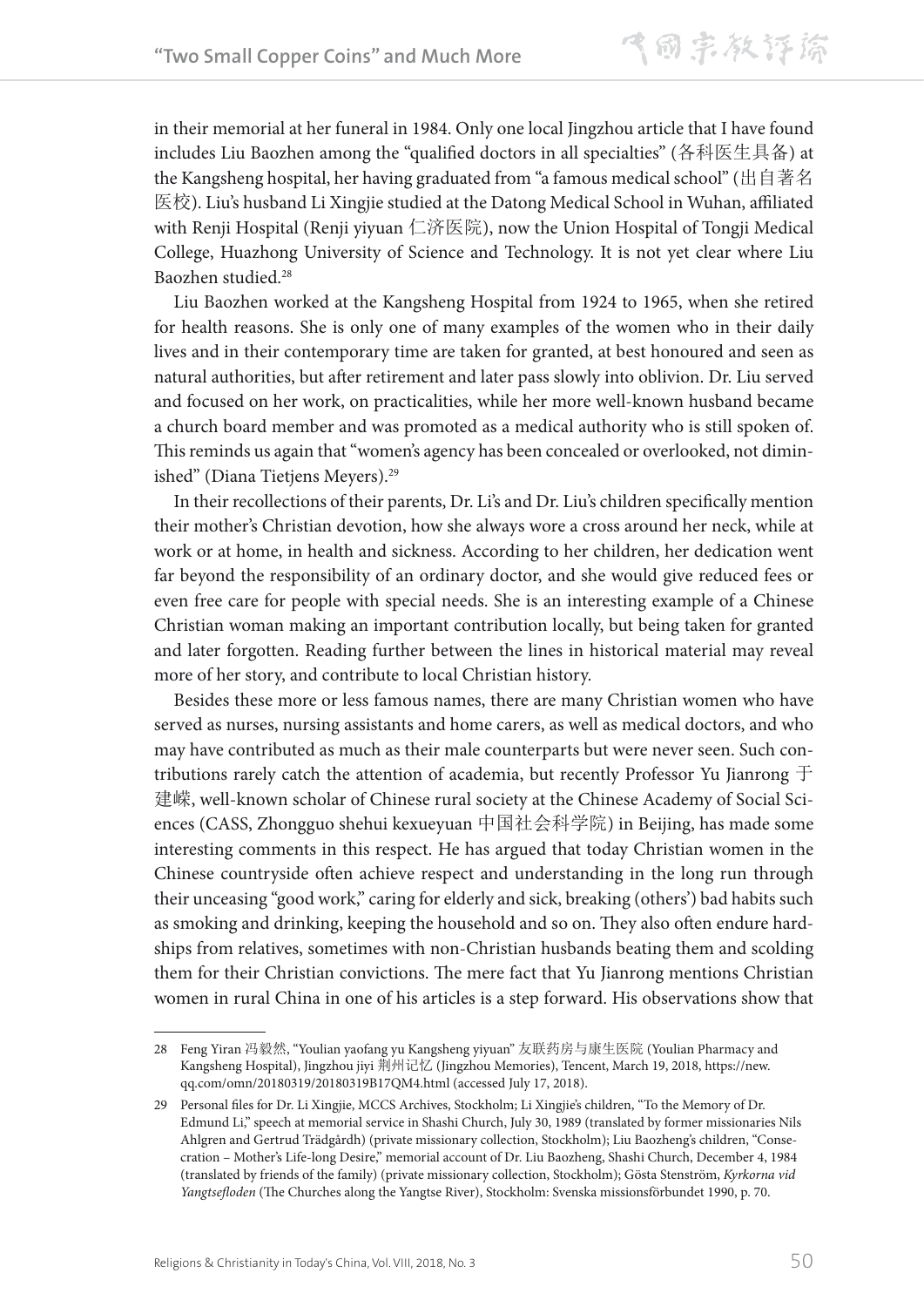the image of women in rural China, while still painted in dark colours, is changing slowly, and spread rays of light in academic works.<sup>30</sup>

#### **Transmitters and Inspirers**

Transmission of the basics of Christian faith in the family is a very important task often carried out by the women in the family, grandmother, mother, aunt or among siblings. There may also be the case of a wife converting a husband, and possibly also other family members. Women have also done tremendous work as Sunday school teachers, sowing seeds that may grow to something more later in life. Such contributions can sometimes be critical for the continuation of Christian faith in the family, in the local area or the region, but the legacy will often also live on through other means.

Research about Christianity in China often focuses on the larger cities and the more populated Eastern parts of the country. However, Christianity most likely came to China first through Central Asia, even if there are only few believers in this area today. I would like to mention here a very special case of a Protestant woman leaving a legacy on several levels, as medical worker, as educator and as transmitter of the Gospel in and outside her family. Her witness of faith may have had an impact for Christianity in the whole of southern Xinjiang.

This woman was called Tornisa, an Uyghur woman born in the early 1920s who died in 1991. For part of her youth she lived with the Swedish MCCS missionaries in Yarkand 莎 车, at their "girls' home." The "girls' home" was not really an orphanage, and Tornisa spent some time with her family, but she was influenced for the rest of her life by her upbringing with the Swedes. After attending the local mission school, Tornisa was trained as a midwife by the missionaries and later also worked as such. In her teens she became a Christian and was baptised. Tornisa told her children and grandchildren Bible stories while they were growing up, all through the 1950–60s as well as into the cultural revolutionary 1970s and the early 1980s. Several of Tornisa's family members are Christians also today, despite the hardships of being Christian among Muslims, and also in the generally hostile atmosphere towards religion that prevails in contemporary Xinjiang. Some female family members continue to be open about their Christian faith, and talk openly with friends and colleagues, continuing Tornisa's legacy also today.<sup>31</sup>

In the special environment of Xinjiang, and with the stigma of being an ethnic minority that is officially categorised as "Muslim," it is remarkable that Christian faith was kept alive through Tornisa and a few other women. The special case of Tornisa perhaps says less about the contribution of Protestant women than about her personally, but under the circumstances only a woman could have accomplished what she did. Most of the Uyghur

<sup>30</sup> Yu Jianrong 于建嵘, "Zhongguo jidujiao jiating jiaohui hefahua yanjiu" 中国基督教家庭教会合法化研究, in: Aisixiang 爱思想, December 18, 2013, www.aisixiang.com/data/70584.html (accessed August 20, 2014).

<sup>31</sup> John Hultvall, *Mission and Revolution in Central Asia*, PDF book 2004, part VII, chapters 6-7, http://equmeniakyrkan. se/wp-content/uploads/2013/03/Hultvall-ENG.pdf (accessed August 23, 2014) (original Swedish edition *Mission och revolution i Centralasien*, Stockholm: Gummessons 1981); and interviews with Tornisa's family, April 1998; April 4–7, 2006; and October 18–20, 2010.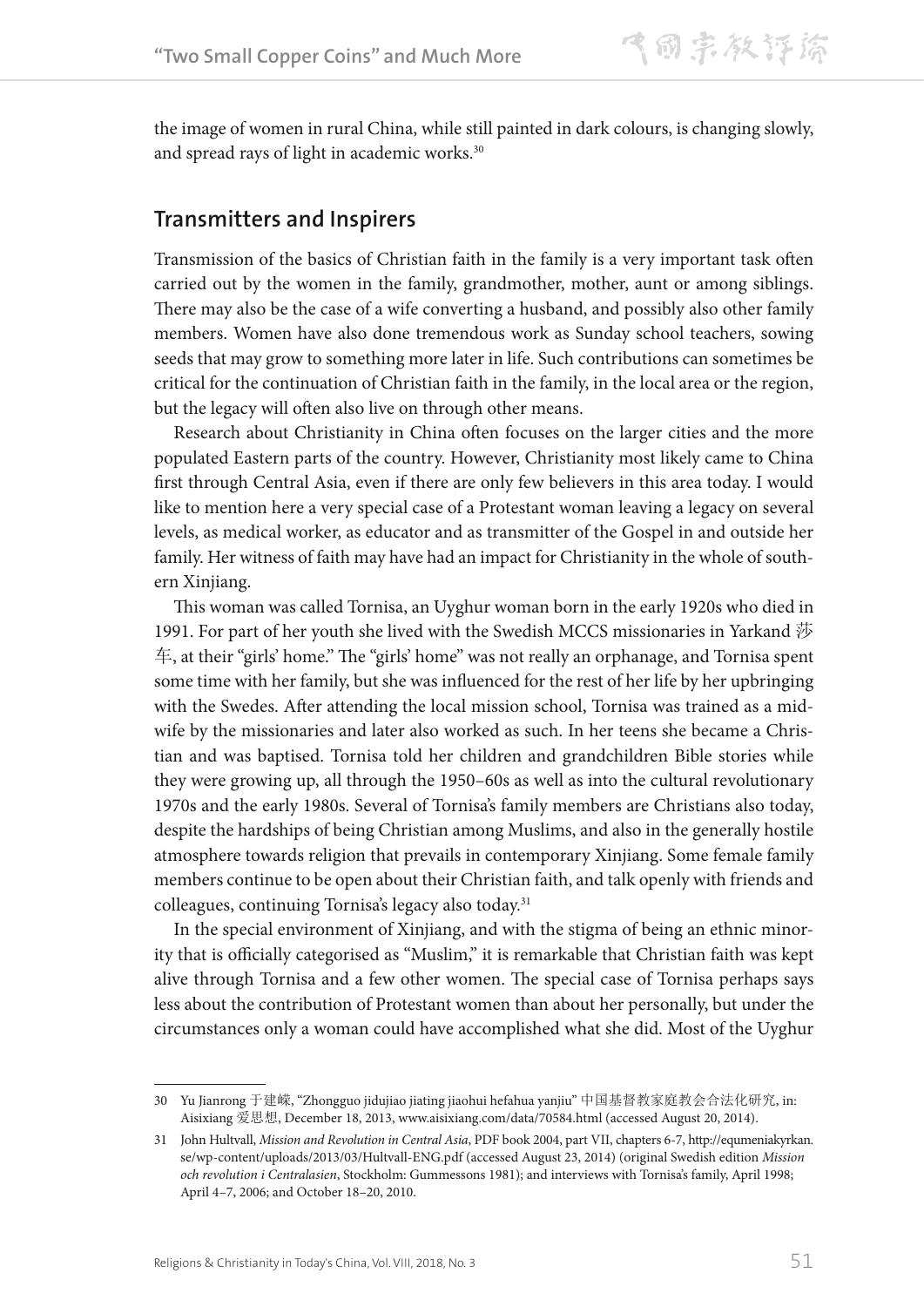Christian men in Kashgar 喀什, Yarkand and Yengisar 英吉沙 were deliberately killed after the Swedish missionaries were forced to leave in 1938.

Tornisa was always an outspoken and strong woman, telling her views to anyone and not being afraid of authorities. Local authorities in Yarkand arrested her for some time in her teens, and she spent a number of days sitting alone in a dark room. This experience frightened her tremendously according to her own telling, but apparently also shaped her determination even more. She was openly Christian from her teenage years and all through the rest of her life, and was under scrutiny and surveillance by the authorities from time to time until her death. She gathered other survivors of the mission already during the late 1960s and early 1970s when the Cultural Revolution was still rolling over China. In 1967 Tornisa wrote a letter to Sweden that eventually reached the MCCS and the ageing missionaries. The letter told how much she longed for them, and how her life had been since they met for the last time, 30 years earlier. Throughout the late 1960s and all through the 1970s and 1980s Tornisa communicated with MCCS in Sweden, and slowly the MCCS learned that not only had parts of the Christian community in southern Xinjiang survived all the chaos in the decades past, but the Christian message had also been passed on to the younger generation. While most of the Christian men had been killed rather early on after the missionaries left, the women had in many cases been married to Muslims or atheists and forced to denounce their Christian faith. In 1986 Tornisa was able to visit Sweden, and she travelled around the country to tell her story and to let people know that there were still Christians in Yarkand and Kashgar. A TV film was made during her visit, and she had a great impact also in Swedish congregations and even outside the Church with her life story.32

Tornisa is one extreme example of Christian women as everyday transmitters of faith, as everyday missionaries. This everyday work is one of the greatest contributions of Christian women in China, but also elsewhere in the world. It goes along with the traditional role of women as mothers and household caretakers but should not be neglected in the discussion of how to spread the Gospel in contemporary society. Everyday dialogue with neighbours, friends and colleagues is possibly as effective as large-scale meetings and campaigns. The development of the Chinese Church, in a country where street preaching and large-scale revival meetings are not possible, gives ample evidence that such is the case.

Besides transmission on the family level, there are also a number of interesting Christian women "inspirers of faith," witnesses, evangelists and revivalists who have made a great impact but are somehow still less known and appreciated for their work. One case worth mentioning is Yu Cidu 余慈度 (Dora Yu, 1873–1931), an evangelist and revivalist who was a great inspiration of Watchman Nee (Ni Tuosheng 倪柝声, 1903–1972), even called by some Nee's "spiritual mother." Watchman Nee is a name well-known to anyone taking an interest in Chinese Christian history and recent developments. But how many know of Dora Yu? Yu was originally a medical doctor, trained at Soochow Hospital (Boxi yiyuan 博习医院) in Suzhou. After graduating she was sent to Korea as a medical mis-

<sup>32</sup> *Ibid*.; "Tornisa – kvinnan som skrev" (Tornisa – The Woman Who Wrote), TV film produced by Magnus Ekman and Christer Ernehall, Kaggeholm MTV 1986; Tornisa files in "Östturkestansamlingen" (East Turkestan Collection/Samuel Fränne Collection), Swedish National Archive, Stockholm (archive reference code SE/RA/720860).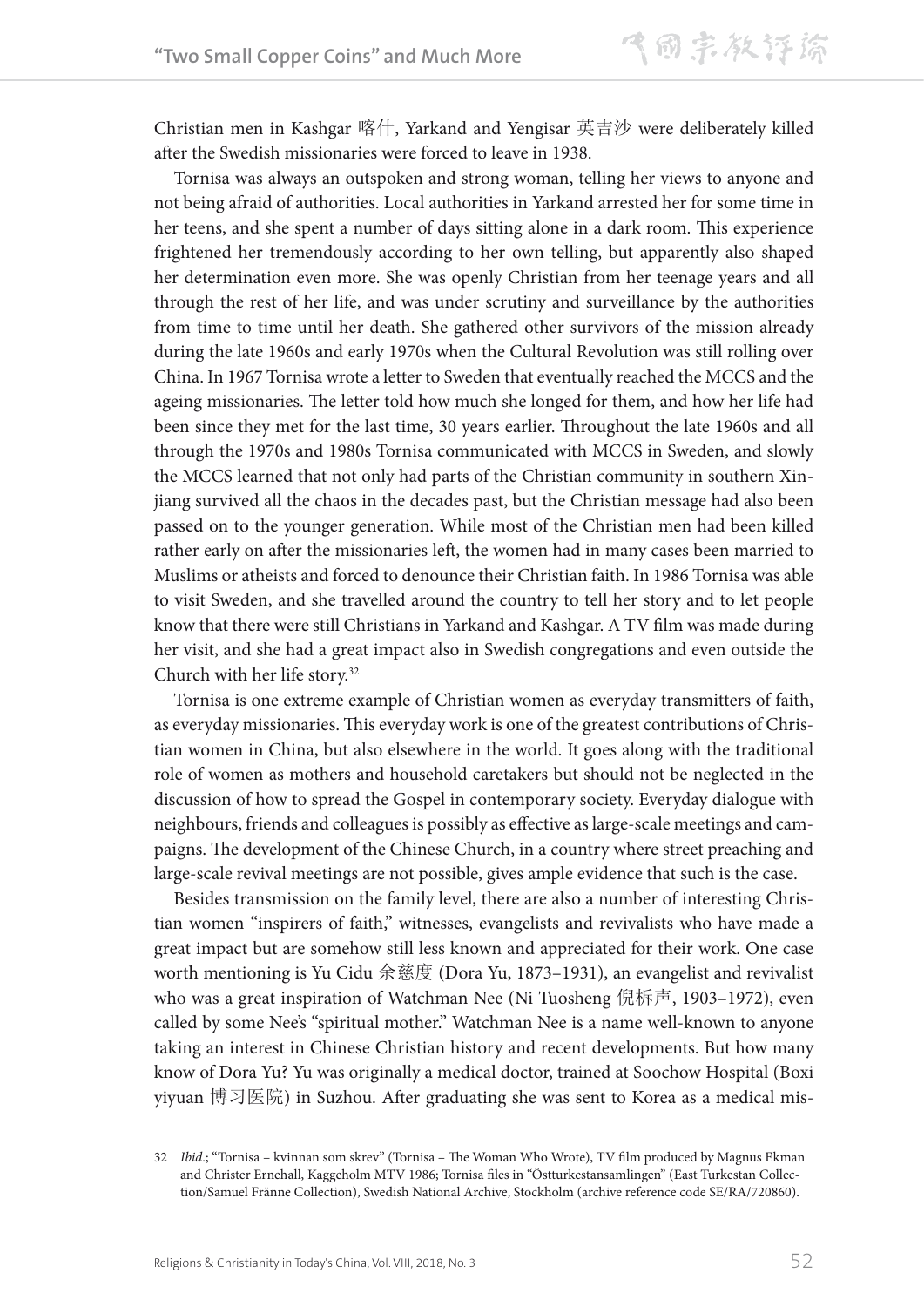sionary for the Methodist Episcopal Church (Jianlihui 监理会). After a few years in Seoul she returned to China and started her own independent mission in Shanghai. Yu Cidu later became a well-known evangelist who travelled around China. At a revival meeting in Fuzhou in 1920 the young Ni Tuosheng was in attendance and had a strong experience that made him convinced of his own mission. Ni also studied briefly at the Bible school Yu Cidu had started in Shanghai, before starting his own preaching, and the work that was to become the movement of Local Churches (Difang zhaohui 地方召会).<sup>33</sup>

Yu Cidu, Shi Meiyu, Kang Cheng and Lin Qiaozhi all remained unmarried, and committed their whole lives to their mission. By making this choice they came to exist a little outside the traditional framework, since the norm for women was to be married and relate to a man, a husband. The Church has a long tradition of men and women taking vows and living a communal life in a religious order, but these women were instead outstanding professionals and/or preachers who inspired men and women through their caring and missionary work. They have all been lauded for their contributions, but are still much less known than male counterparts. They certainly gave their "two copper coins," and so much more.

## **Preachers and Educators**

One of my inspirations for this article is Rev. Ge Baojuan 葛宝娟 (b. 1952) in Wuhan. Rev. Ge is a retired chaplain and Bible teacher at Zhongnan Theological Seminary, one of the regional seminaries affiliated with the TSPM/CCC. The seminary is commissioned to provide theological education for the six provinces and autonomous regions Henan, Hubei, Hunan, Guangdong, Guangxi and Hainan. Since its start in 1985 the Zhongnan Seminary has always had a significant number of women in leading positions, exemplifying the role and contribution of Protestant women as preachers and educators in the Chinese Church. The founding president of Zhongnan Seminary was also a woman, Rev. Liu Nianfen 刘 年芬 (1920–2002), and it is clear that she actively promoted other women to leading positions. Rev. Liu was also an early "patriotic" woman church leader, among the first to sign the so-called "Three-Self manifesto" (Sanzi gexin xuanyan 三自革新宣言) in 1950, and later a vice chairperson of the national TSPM. Through her work in YWCA she also became an important inspirer for young women in Wuhan and Hubei, and through the seminary also women from several central Chinese provinces. According to estimates up to one third of the faculty of TSPM/CCC seminaries are now women.<sup>34</sup>

Rev. Ge Baojuan was born in 1952, grew up in a Catholic family, and has a brother who is a Catholic priest in their native Jiangsu province. After finishing school, she studied at a local teachers' college and started working as a teacher. For some time during the Cultural Revolution she, like so many others, had to do manual farm work. When Chinese society

<sup>33</sup> Silas Wu (Wu Xiuliang 吴秀良), *Yu Cidu zhuan* 余慈度传, Beijing: Jiuzhou chubanshe 2012.

<sup>34</sup> Tian Yu 田雨, "Xi yang hong – Liu Nianfen mushi fangtan lu" 夕阳红—刘年芬牧师访谈录, in: *Tianfeng* 天风 1995, No. 7, pp. 18-19; Wang Zhenren 汪振仁, "Yinwei Yehehua bi zai nimen qiantou xing – zhuisi Liu Nianfen mushi" 因为耶和华必在你们前头行—追思刘年芬牧师, in: *Tianfeng* 2003, No. 2, pp. 50-51; and Kwok Pui Lan 郭佩兰, "Christianity and Women in China," unpublished paper of the American Academy of Religion Annual Meeting 2008, available at http://wenku.baidu.com/view/ff895a24bcd126fff7050b09 (accessed August 10, 2018).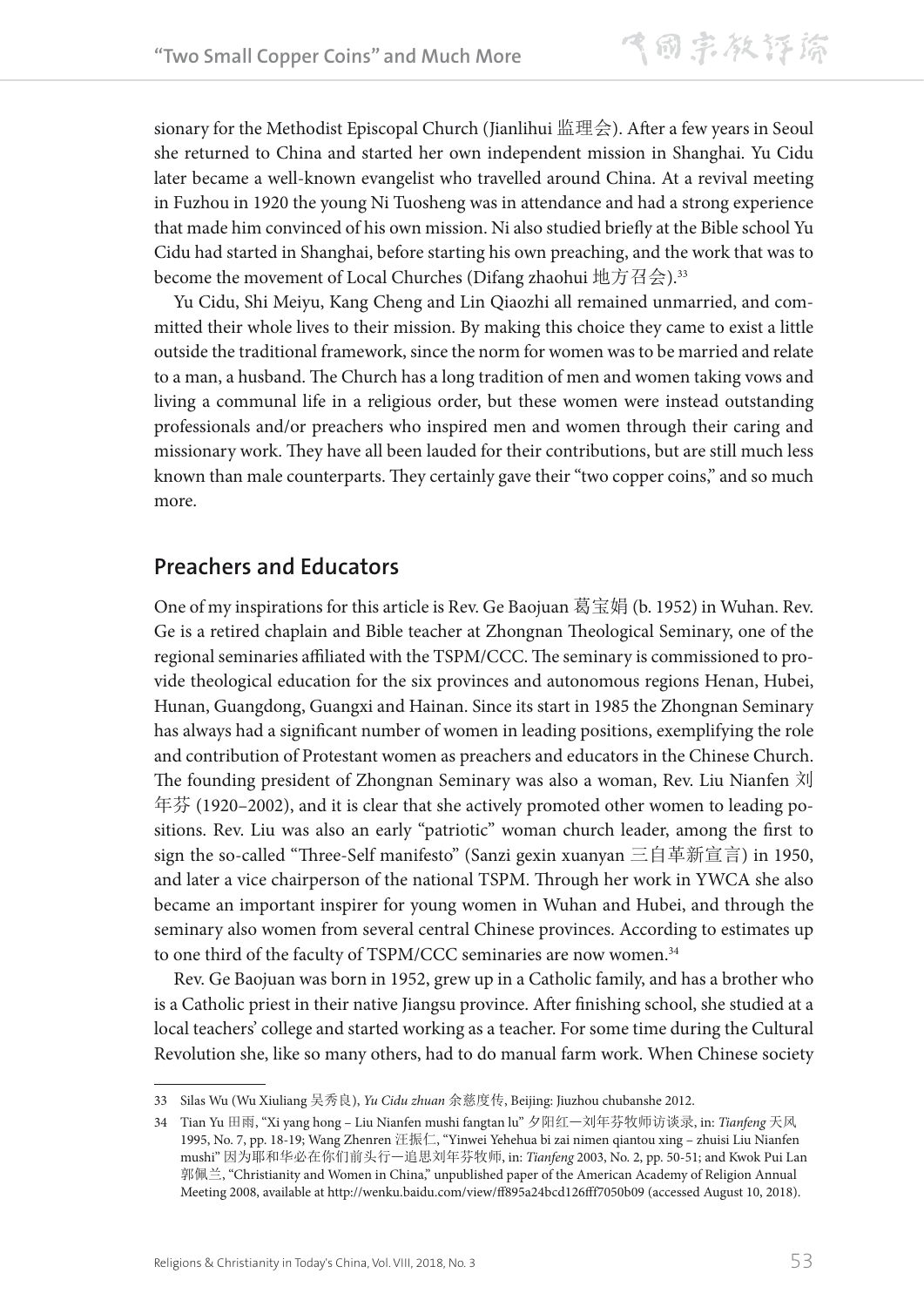gradually went back to a normal state again after Mao Zedong's death, Ge Baojuan wanted to realise the calling she had felt to study theology and preach, and therefore decided to go to the Protestant seminary in Nanjing, Jinling Union Theological Seminary (Jinling xiehe shenxueyuan 金陵协和神学院), that opened for new students again in 1981. She was in the first class after reopening. Coming from a Catholic family, where she is still the only Protestant, her choice of becoming a minister is quite extraordinary. Besides being a charismatic preacher and enthusiastic teacher, Rev. Ge Baojuan has also continuously promoted women's issues, as can be seen to some extent in several articles published in the national Christian magazine *Tianfeng*. She was a founding member of the Hubei Christian Council women's committee and has also worked for women's issues nationally. Besides a direct involvement in women's issues, she has a strong passion for social work that has achieved both local and national attention, for example her work with orphans and handicapped, as well as the Ark School (Fangzhou xuexiao 方舟学校) in Gedian 葛 店 near Ezhou 鄂州 (outside Wuhan) where school dropouts are given a second chance at education.35

Besides her work at the Zhongnan Seminary, Rev. Ge was also the senior pastor of the Thanksgiving Church (Gan'en tang 感恩堂) near the seminary, one of Wuhan's major churches with several thousand members. Among her students, many have become local church leaders, both men and women, and several of her former women students are now also national level church representatives. The proportion of female staff at Zhongnan Seminary is also high, and many posts in the Hubei TSPM and Christian Council are held by women, however not the chair positions.<sup>36</sup>

## **Conclusion**

Many years ago Rev. Ge gave me an article, published in the magazine called *Liang ge xiao qian* 两个小钱 (Two Small Coins) mentioned above. The article dealt with her relation to and inspiration from an old Swedish woman missionary.<sup>37</sup> In the late 1980s the missionary Naemi Petersson (Bi Duzhen 毕笃珍, 1912–1997) came to visit Hubei, where she had spent a number of years in the 1930–1940s. Ms. Petersson made a great impression on Ge Baojuan and many others in Wuhan. According to Rev. Ge Baojuan, Ms. Petersson had really given her "two copper coins" and much more, by giving her youth to the mission, and choosing not to marry. Ms. Petersson was in charge of a girl's home in Huangzhou, and the orphaned children became "her children." Many of them also looked to her as their

<sup>35</sup> Interviews and conversations with Ge Baojuan, October 1996 (several occasions); May 2006 (several occasions); June 2, 2014; Ge Baojuan 葛宝娟, "Er shi zhenli, zhenli shi er" 尔识真理、真理释尔, in: *Tianfeng* 1997, No. 6, p. 21; *idem*, "Muzhe de zilü" 牧者的自律, in: *Tianfeng* 2011, No. 3, pp. 52-53; Zhang Shuilian 张水莲, "Funü zai jiaohui jianshe zhong yao fahui geng da zuoyong – ji Hubei sheng jidujiao di si ci funü shigonghui" 妇女在教会 建设中要发挥更大作用—记湖北省基督教第四次妇女事工会," in: *Tianfeng* 2005, No. 6, pp. 20-21.

<sup>36</sup> *Ibid*.; Ge Baojuan 葛宝娟, "Shi Jidu de ming de rongyao – ji Hubei jiaohui de shehui guanhuai shigong" 使基督 的名得荣耀—记湖北教会的社会关怀事工, in: *Tianfeng* 2002, No. 8, pp. 46-47; Hubei Christian Council and TSPM website, www.hubeichurch.com (accessed September 10, 2014).

<sup>37</sup> Ge Baojuan 葛宝娟, "Yong wu zhixi de ai" 永无止息的爱 (Ever Unceasing Love), in: *Liang ge xiao qian* 两个 小钱 (Two Small Coins), ed. by Zhongnan shenxueyuan xueshenghui 中南神学院学生会, 1993, No 3 (internal publication 内部), pp. 17-19.